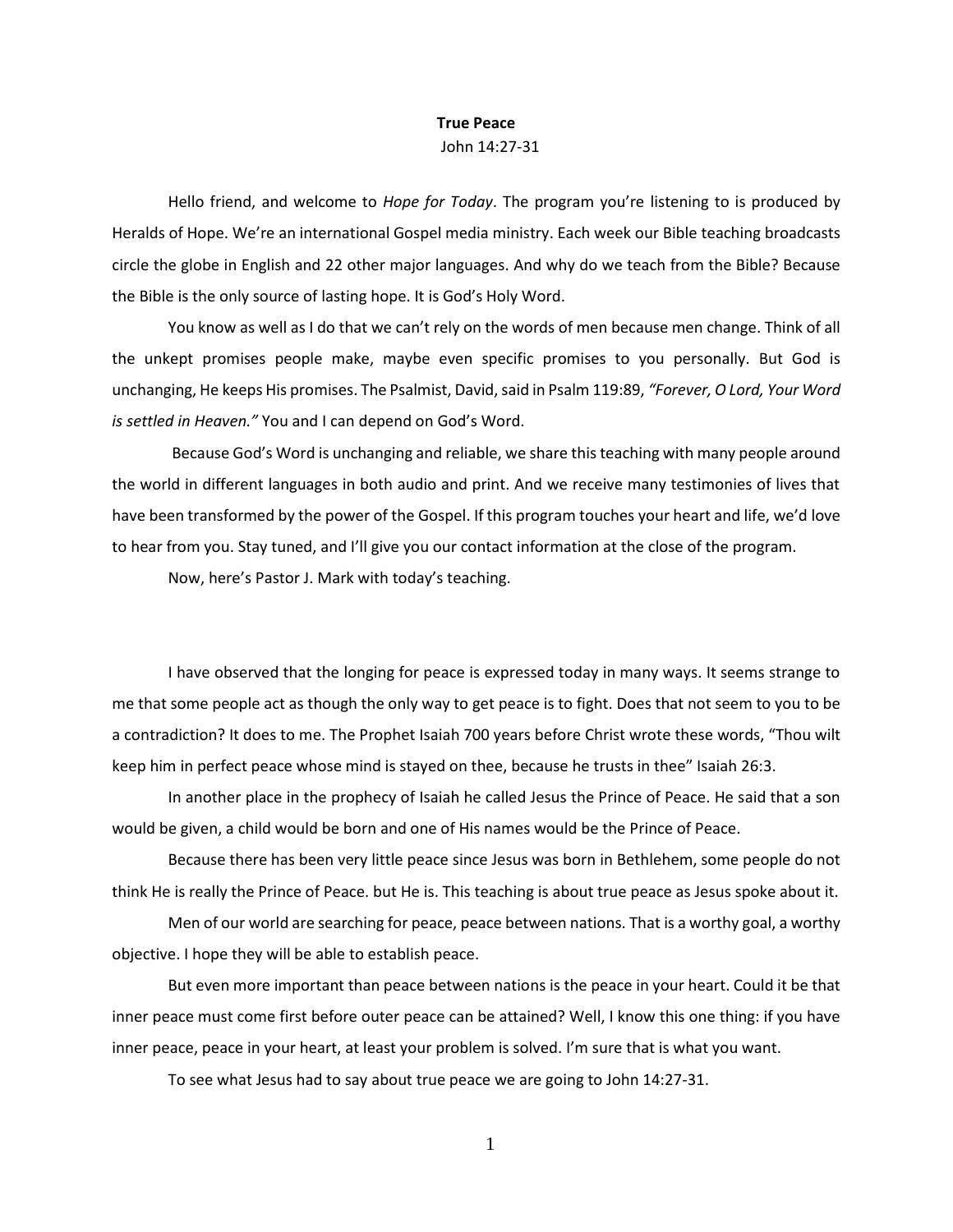- 27 *Peace I leave with you, my peace I give unto you: not as the world giveth, give I unto you. Let not your heart he troubled, neither let it be afraid.*
- 28 *Ye have heard how I said unto you, I go away, and come again unto you. If ye love me, ye would rejoice, because I said, I go unto the Father: for my Father is greater than I.*
- 29 *And now I have told you before it come to pass, that, when it is come to pass, ye might believe.*
- 30 *Hereafter I will not talk much with you: for the prince of this world cometh, and hath nothing in me.*
- 31 *But that the world may know that I love the Father; and as the Father gave me commandment, even so I do. Arise, let us go hence.*

From these words of Jesus, I aim to set forth those certain ELEMENTS found in true peace.

My friend, there is so much in the world today that is not really true peace. What Jesus spoke about is true peace. I want to show you what those elements are so that you can find true peace.

Jesus spoke about an element of peace as being **The Special Type**.

His peace is a special type. There is more than one type of peace. There is the world peace. Jesus spoke about that. But that is fleeting. It is gone tomorrow. World peace does not last. His peace lasts. His peace is secure.

His peace is a gift. He said He is going to give us His peace. That means there is no point in struggling for it. There is no point in working so hard for it because His is a special type of peace that He gives. It is inner peace. He said, "Let not your heart be troubled, neither let it be afraid." Inner peace is not affected so much by the outside. It is in the heart, right there where all the thought processes are. Peace of the heart the world knows nothing about, nothing at all.

I know, my friend, that you are craving that inner peace. Maybe you don't know where to find it or how to get it. Just open your heart and receive it. It is the type of peace that Jesus gives. It is the kind of peace that I secure, that lasts, that doesn't pass away like world peace does. He said He is going to give it. So, you have to receive it because it is a special type of peace.

Jesus spoke about another element of His true peace: **The Special Time**.

The peace He spoke about depended upon His departure. He said, "I am going away". What did He mean by that? He meant that He was going to die on the cross. He was not going to be with them anymore like He had been those three- and one-half years of His ministry. By His departure He meant the death on the cross and more.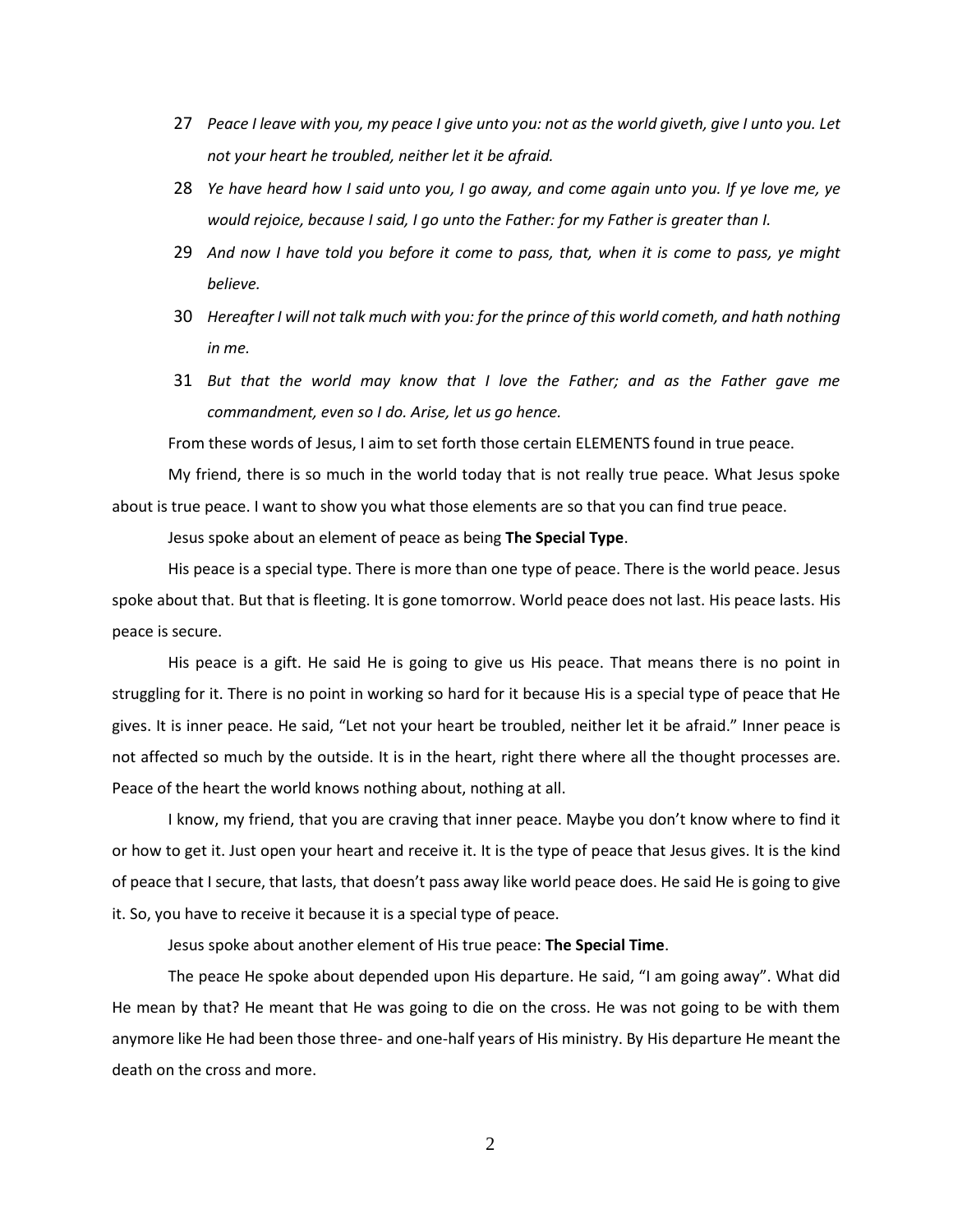He was referring to His return to His Father in heaven when He would leave earth for His heavenly glory. That time was very important because He said to them, "And now I have told you before it come to pass that when it is come to pass you might believe."

For us this is now a reality. He has been crucified, He did rise from the dead, and He has ascended to glory. So, the time for us to receive the peace is now. But when He was talking to the disciples it was a special time to which He referred. It had to do with His crucifixion and return to God.

He said He was going to the Father, and they should really rejoice over that because the Father was greater than He. This special time has come. So now, now, my friend, 'you and I can receive that true peace, the type that Jesus spoke about because the time has come for you and me to receive that peace.

Jesus spoke about another element of peace which is very important: **The Special Tension**.

He said, "The prince of this world is coming, and has nothing in me". The prince of this world Jesus said had nothing in Him.

Here is an important truth. There are two princes: the prince of this world and the prince of both worlds. Jesus certainly stands over the prince of this world. He is much, much more than the prince of this world. With Jesus he has no common ground. The prince of this world is the devil, Satan. Jesus and Satan have no agreement.

Jesus emphasized that He had a particular purpose. What He was doing was to show the world God's love. "That the world may know that I love the Father; and as the Father gave me commandment, even so I do," were His words. I see immediately the tension between the prince of this world and Jesus. They have no agreement. They agree on nothing. But Jesus and the Father do agree. Peace only comes through Jesus. Peace does not come by the prince of this world. Remember that my friend: Jesus gives the true peace.

These certain elements of true peace call you and me to faith in Jesus because His peace is a special type, it 'has a special time, and creates a special tension. To receive true peace, then, we must believe in Jesus. That's my word to you, my friend. To get true peace in your heart you must believe in Jesus, then you can receive the gift of true peace from Him.

Thank you, J Mark, for this teaching on Peace, we thank God for this peace through Jesus.

We are living in a time when our peace is being tested. The things we have experienced the last few years have tested all of us. As your peace endured? Or is your heart troubled and afraid?

3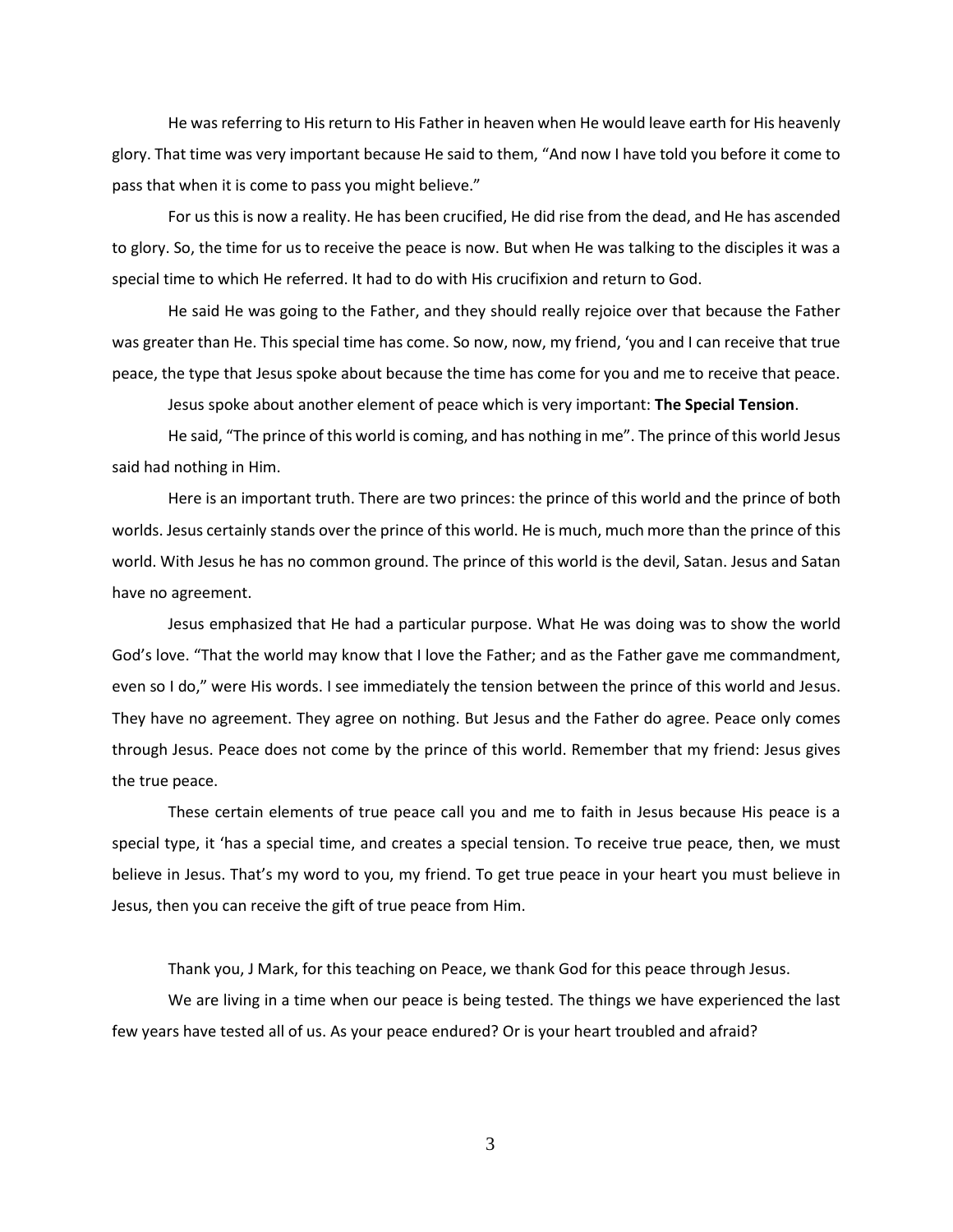Listen, if your heart is troubled or afraid, now is a great time to experience the peace Jesus offers. It is very worthwhile. You will not regret it. But how is this possible when the world is coming apart and new bad things seem to happen each day. How can we experience peace? Good question.

I don't know if you have ever seen the painting of dove nesting between 2 rocks during a storm. The dove is protected by the rocks as the storm rages all around. This picture gives us a good idea of the peace Jesus gives to His people.

His peace is very different from the worlds. In this example, the world would attempt to stop the storm and establish a calm environment. Sometimes this works, the world may bring peace. However, it is always temporary. The world has yet to establish lasting peace.

As we just heard, the peace Jesus offers is unlike peace from the world. While things around us are unsettled and shaking, we can be at peace. We trust Him! We don't claim to know what will happen and we don't know if things will get better. But we know He knows, and we know Jesus is in control! So, we choose to trust Him.

We don't know everything, but we know enough. We understand there are going to be more difficult things coming on this earth, and it might involve us. If it does, we know Jesus and we know he will be with us. We are looking for the kingdom of Jesus to come to this earth. And when it does there will be lasting peace.

So, think of it this way. We are just getting a head start on kingdom living. We anticipate His kingdom and have started to live for him now. Even though many choose to fight and establish peace their way. We put our faith in Him and believe what he has said will happen. Until His kingdom is here, we will do what we can to share His peace and help others experience that peace.

Thanks for joining us, may the Lord Bless you and keep you, may the LORD turn his face toward you and give you peace.

My friend, was this teaching helpful? If you'd like a copy, either in print or on an audio CD, just contact us and ask for it by the title. Or log onto our website heraldsofhope.org

The quickest way for you to connect with us is to send an email to [mail@heraldsofhope.org.](mailto:mail@heraldsofhope.org) That email address is [mail@heraldsofhope.org.](mailto:mail@heraldsofhope.org) Or write to *Hope for Today*, Box 3, Breezewood, Pennsylvania 15533. Remember, you can request a printed manuscript or an audio CD of this teaching. We'd be happy to send one to you.

And when you contact us, you can request our Bible Study Guide, *Hope Herald*. It follows these radio programs and will help you learn more about what we're studying from John's Gospel. So, ask for your free copy of *Hope Herald* today.

4